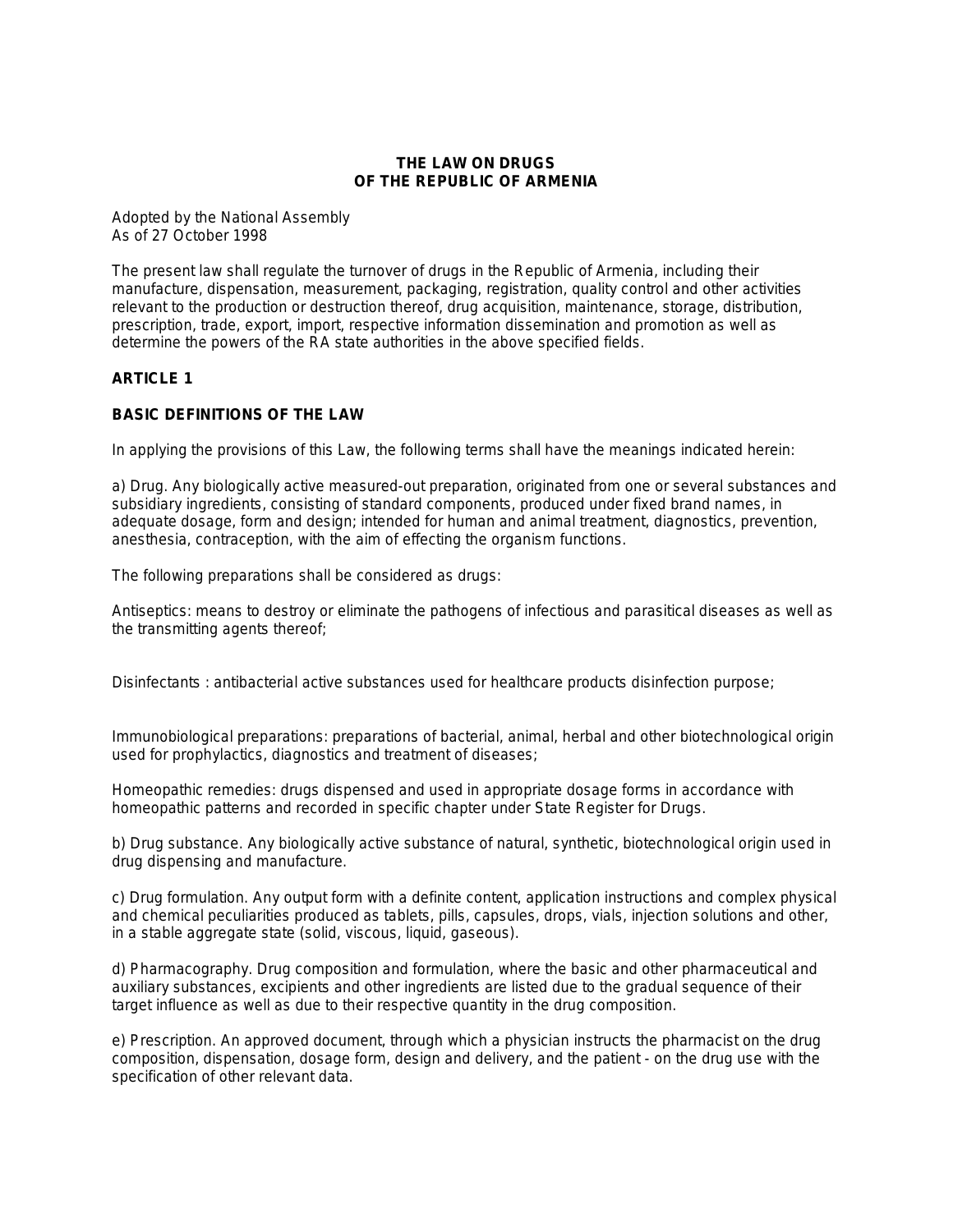The prescriptions may differ in types as they refer to:

narcotic drugs; psychotropic substances; ordinary medicine. The prescription forms shall be established by the Government of the RA.

f) Pharmaceutical products. Drugs, healthcare oriented products, patient care, sanitary and hygienic safety products.

g) Health care products. Items, things, instruments, devices, equipment used for prevention, diagnostics and treatment of diseases and pregnancy contraception.

h) Narcotics. Preparations bringing on drug addiction. The list of narcotics as well as the export-import, manufacture, maintenance, stock-taking, delivery, sale, intake and destruction procedure thereof is subject to the legislation of the RA.

i) National Pharmacopoeia. A guidebook on pharmacological and pharmaceutical peculiarity definitions of basic drugs allowed for medical use in the RA.

j) Pharmaceutical activity. Any activity performed in the areas involving pharmaceutical products manufacture, transportation, maintenance, delivery, consultation, distribution, realization, export-import and destruction.

j(i) Dosage form. The established quantity of a drug assigned for one- time, every day, course, therapeutic administration.

j(ii) Drugs State Register. A document containing information on drugs registered in the RA.

j(iii) Essential Drugs List. A document listing the essential drugs that ensure the health care of the population and should be available at any time in the RA in sufficient amounts and relevant formulations. The Essential Drugs List is subject to approval by the State regulatory body duly authorized by the RA Government (hereinafter: the Drug Authority).

j(iv) Pharmacopoeia. Collection of indices determining drug quality.

j(v) Controlled drugs. Narcotics and psychotropic substances listed in a document subject to verification by the Government of the RA.

j(vi) Pharmacy. An establishment or a subdivision of such engaged in drug dispensing, on-spot control over drugs quality, measurements, packaging, maintenance as well as trade in drugs, healthcare products and other respective items, provides consultation and information on the issues hereof.

j(vii) Drug stall. An establishment or a subdivision of such engaged in on-spot control over drugs quality, measurements, packaging and maintenance as well as trade in drugs, healthcare products and other respective items and provides consultation and information on the issues hereof.

j(viii)Pharmacist. A person having a higher education degree in pharmaceutics.

j(ix) Pharmacy technician. A person having a secondary education degree in pharmaceutics.

# **ARTICLE 2. IMPLEMENTING PHARMACEUTICAL ACTIVITIES**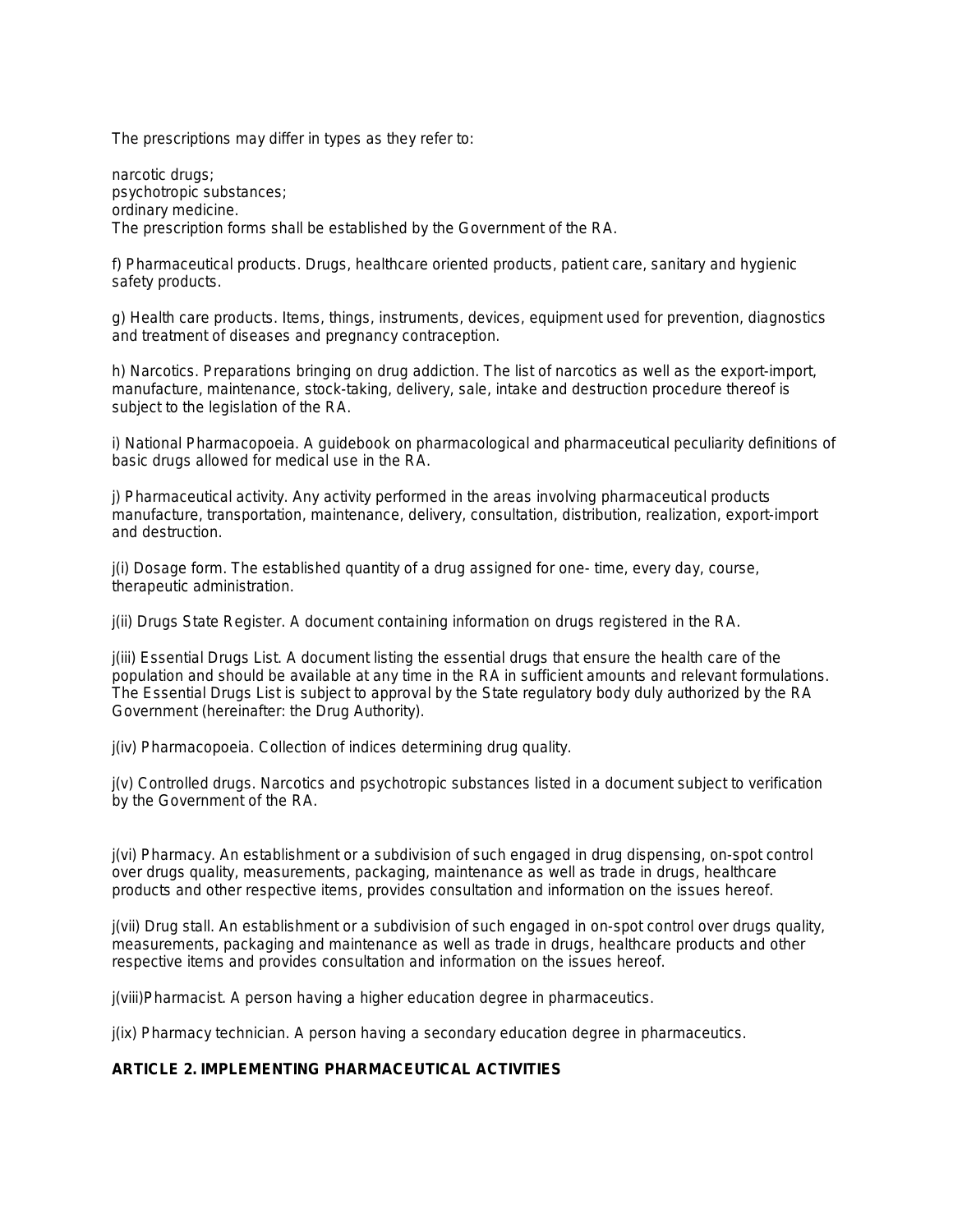People with higher and secondary vocational education and HOLDING a license shall be entitled to engage in pharmaceutical activities. Responsibility for illegal pharmaceutical activities shall be defined by the law. People engaged in pharmaceutical activities shall be liable for violation of or failure to adequately fulfill their professional obligations in the manner defined by the law.

# **ARTICLE 3. LICENSING OF PHARMACEUTICAL ACTIVITIES**

The license for pharmaceutical activities shall be issued and revoked by the Government Drug Authority.

License for implementing pharmaceutical activities in the Republic of Armenia shall be issued for:

- drug manufacture
- herbs processing
- pharmacy operation
- drug import and export
- trade of narcotics

The procedure for selling veterinarian drugs shall be defined by the Government of the Republic of Armenia.

(Article 3 amended as of 22.02.07, Law No  $\angle$ O-120-U)

# **ARTICLE 4 THE SUPPLY OF DRUGS**

The pharmacies and drug stalls shall supply the population with drugs.

The pharmacies and drug stalls shall be established and run business given the availability of a relevant License.

The pharmacies and drug stalls shall be entitled to acquire and sell the drugs which are registered in the RA.

The lists of OTC (over-the-counter) and controlled drugs shall be approved and issued by the GoA Drug Authority. The Pharmacies and drug stalls shall have the minimal assortment of drugs contained in the Essential Drugs List.

The pharmacies and drug stalls shall be entitled to deliver drugs classified as narcotics and psychotropic substances given the submission of the prescription in the established form.

The prescription shall be written down and approved by a physician on a special prescription form bearing his/her personal seal and signature.

The patient shall reserve the right to obtain precise information on the effect of the drug prescribed, its possible side effects, interaction between different drugs and ways of its administration from a physician or a pharmacist.

Upon the delivery of a drug the pharmacist shall consult the customer on the administration and maintenance of the drug given.

#### **ARTICLE 5 DRUGS MANUFACTURE**

Drugs manufacture shall be performed in duly licensed establishments acting in compliance with the norms and procedures determined by the Government Drug Authority.

Drug manufacture shall be subject to professional state control. Any establishment engaged in drug and other pharmaceutical products manufacture shall bear responsibility for its production and shall assure the product quality for the established period of its validation provided that the given product is preserved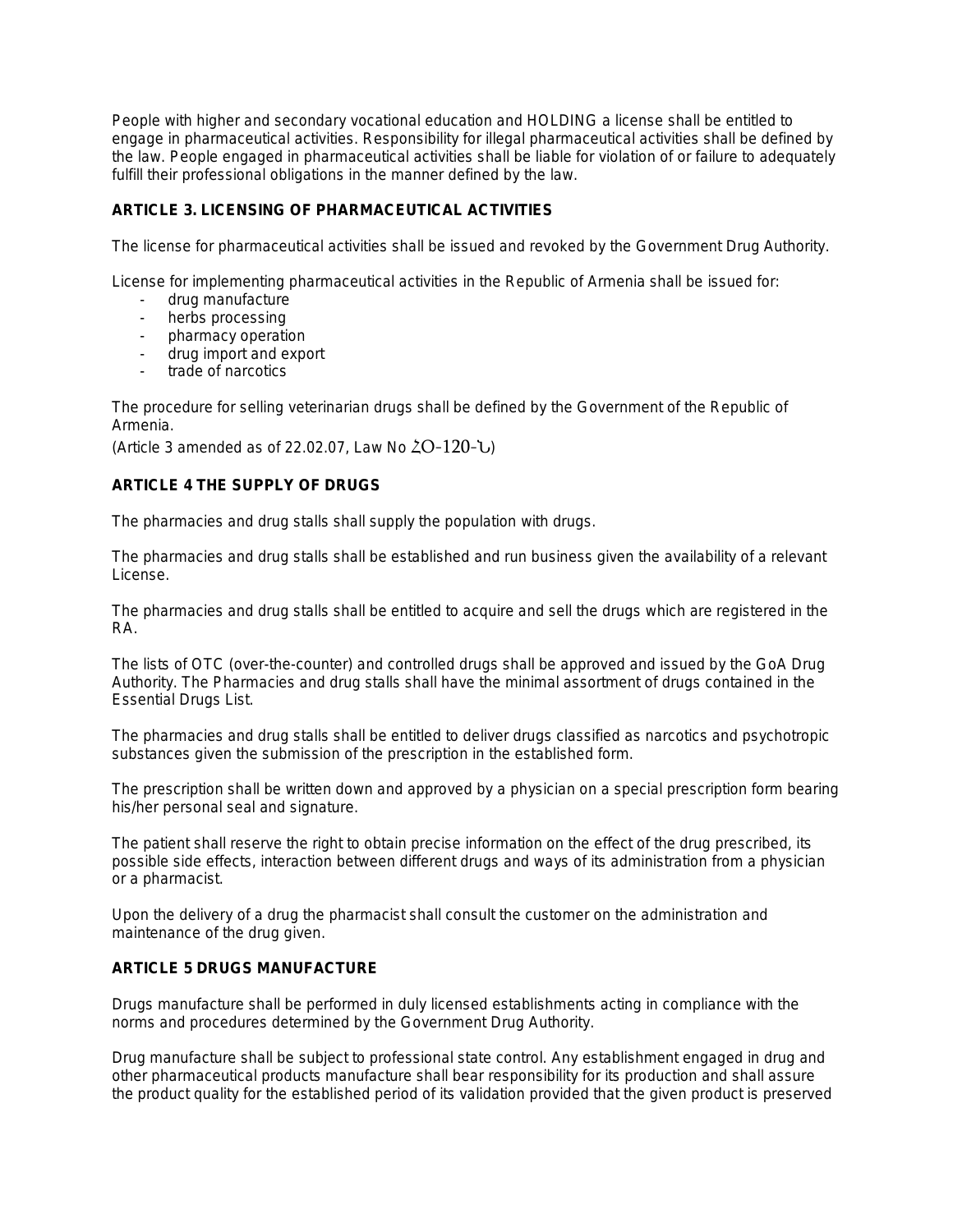under required maintenance conditions.

#### **ARTICLE 6 DRUGS DISPENSATION**

Drugs shall be dispensed in pharmacies.

The pharmacies shall dispense drugs from substances authorized for use, based on a prescription and pharmacography.

The drug dispensing license shall be cancelled in case of any technological procedure violations, discrepancy of the dispensed drug with its prescription and other infringements.

#### **ARTICLE 7**

#### **RESPONSIBILITY FOR DRUG PREPARATION AND**

#### **MANUFACTURE PROCEDURES VIOLATIONS**

The establishments engaged in manufacture and dispensing of drugs shall bear responsibility for any infringements to the manufacture arrangement, product maintenance, labeling, design and packaging procedures.

Any person violating the rules for drug manufacture and dispensing, maintenance and transportation shall bear responsibility in the manner prescribed by this law.

#### **ARTICLE 8. DRUG LABELING AND DESIGN**

Manufactured and dispensed drugs shall be labeled.

Requirements for labeling shall be defined by the Government Drug Authority.

The label, labeled package, insert, drug instruction shall contain data on compliance of the drug with asserted requirements, warnings on the threats of overdosing and keeping the drug out of rich for children.

The drug shall be put into circulation provided the external or primary package has the readable name and address of producer company, drug name, production date, form of usage, weight and quantity of each unit and the effective substance it contains, date of expiry and storing conditions. Test samples shall have the label "not for sale".

The labels of drugs made by gene engineering methods shall mention the active agents used and transformed microorganisms.

Herbal raw materials shall not contain radioactive substances and shall be labeled "The product underwent radiation testing".

The labels of homeopathic drugs shall be marked as "homeopathic".

# **ARTICLE 9. PROHIBITION OF DRUG MANUFACTURE SALE AND USAGE**

The manufacture, sale and usage of drugs that do not comply with the requirements approved by the Government Drug Authority shall be prohibited.

Drug sale shall be allowed only in pharmacies and drug stalls. Sale of drugs in other places shall be considered implementation of unlicensed activities subject to licensing and shall provide for responsibility defined by the law.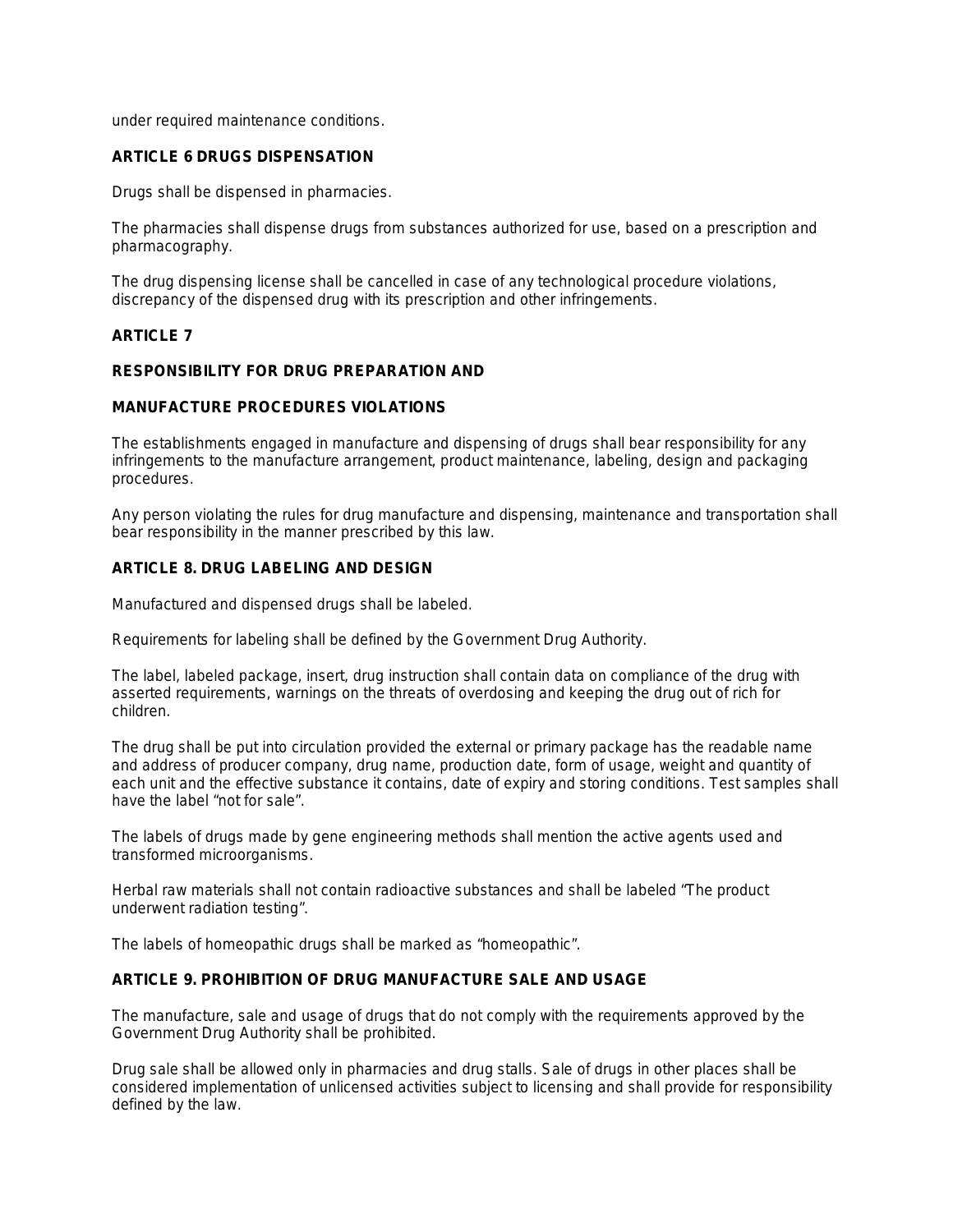(Article 9 amended as of 22.02.07 Law No  $2O-120$ -U)

# **ARTICLE 10. IMPORT AND EXPORT OF DRUGS**

There is a common procedure for the export and import of drugs and drug substances at the territory of the Republic of Armenia, which shall be defined by the Government of the Republic of Armenia.

People arriving in or leaving from Armenia can take drugs of required quantity for their personal use and treatment course.

#### **ARTICLE 11. DRUG INFORMATION DISSEMINATION AND DRUG PROMOTION**

The purpose of drug information dissemination shall be to safeguard the population of the Republic of Armenia from counterfeit drugs and the illicit use thereof.

The insert leaflet in the drug package shall contain precise information on the proper administration of the given drug.

The information intended for specialists involved in the drug turnover can be disseminated via monographs, bulletins, scientific articles, various publications, through reports made during scientific conferences and other similar events as well as in the form of indications for physicians having the right to prescribe drugs.

No OTC drugs advertising shall be allowed (on the radio, television, newspapers, magazines, signboards, posters, via illuminated advertising or other advertisement facilities).

No drug promotion shall be allowed if the communication contained therein suggests the consumer that:

using drugs shall not require any consultation from a physician;

drugs are free from side effects;

the certain drug may produce more effect than other drugs;

the intake of the drug might considerably improve the health state and the abstention thereof may cause aggravation;

the drug can be used in food, for cosmetic and other purposes.

The promotion of non-registered drugs in the RA shall be prohibited.

### **ARTICLE 12. RULES FOR DRUG TRANSPORTATION AND PRESERVATION**

The procedure for the transportation, storage and preservation of drugs shall be defined by the Government Drug Authority.

#### **ARTICLE 13. TRANSIT TRANSPORTATION OF DRUGS**

The procedure for transit transportation of drugs shall be defined by the Government of the Republic of Armenia.

# **ARTICLE 14. DESTRUCTION OF DRUGS**

Drugs not valid for administration shall be subject to destruction. Drug destruction shall be implemented with consideration of environmental and sanitary norms and codes. The procedure and conditions of drug destruction shall be defined by the Government Drug Authority.

Drug destruction shall be funded by the drug owner organization.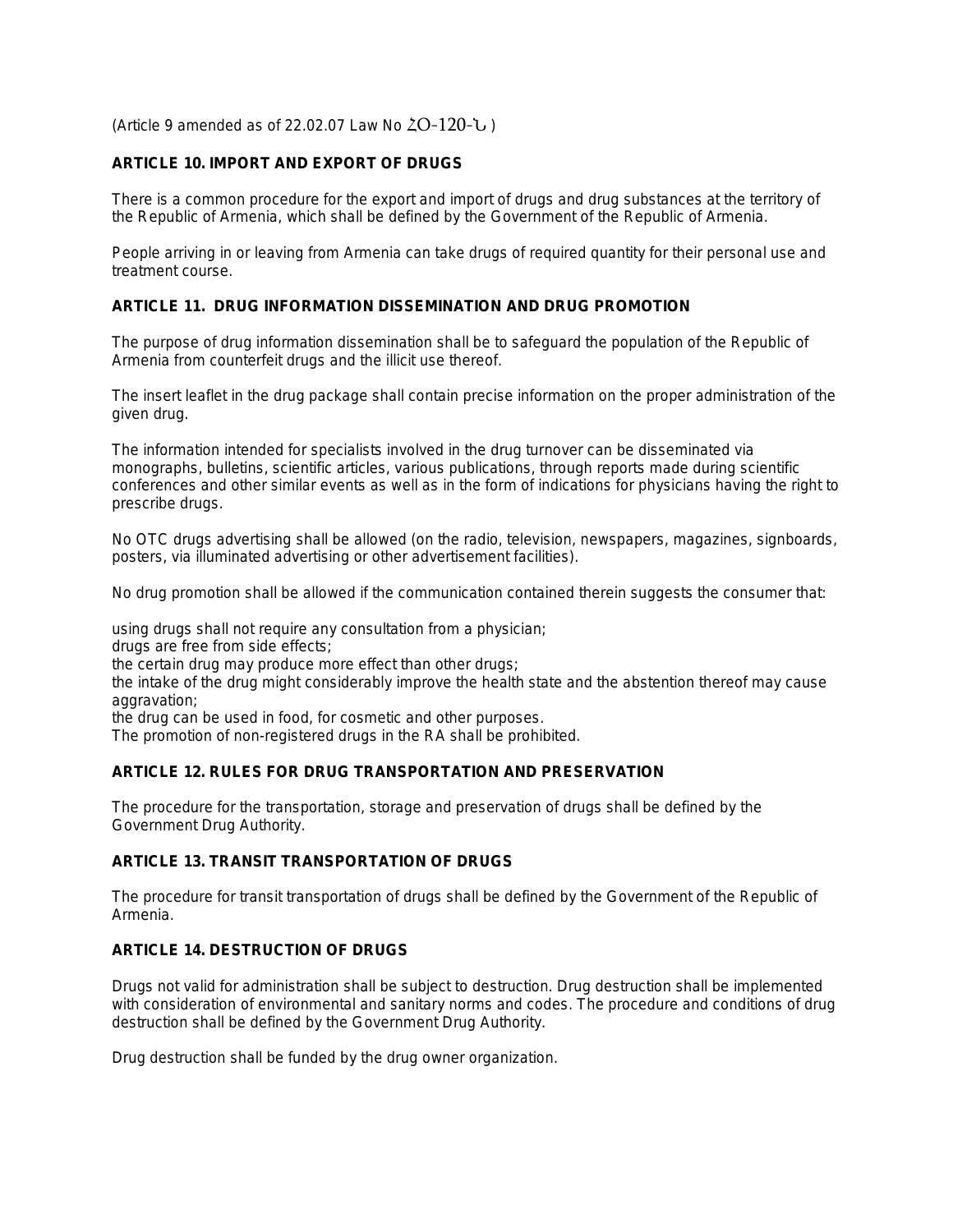# **ARTICLE 15 STATE REGISTRATION OF DRUGS**

Drug import, manufacture, maintenance, distribution, realization and use in the Republic of Armenia shall be allowed only if the drugs are registered in the RA, other than in the cases determined by the Armenian Government.

Drug registration, registration rejection and cancellation shall be performed in the manner established by the Government of the RA.

Mandatory registration shall apply to:

new drugs and drug forms proposed for treatment;

immunobiological preparations;

new combinations of registered drugs;

registered drugs delivered in new drug formulations and implying new ways of administration or indications;

generic drugs equivalent to the registered ones by name but produced by other manufacturer by means of another technology and involve other supplementary substances.

No registration shall be required for drugs prepared in a pharmacy according to prescriptions.

Drug registration shall be annulated in case of any inconformity thereof to the primary requirements respective to the drug quality, manufacture and safety or in the event of any changes in the drug composition, formulation, indication and manufacturing conditions.

Decisions on drug registration or rejection thereof shall be made on the merits of a relevant expert conclusion following to an examination carried out in compliance with the procedure established by the Government Drug Authority.

The drug registration validity term shall be deemed 5(five) years.

An applicant shall submit the overall documentation package and samples necessary for registration; pay the expert fee and the state tax whilst in the registration proceedings. If only one organization is entitled to perform the expert examination, the registration fee shall be determined by the Government of the RA.

The applicant shall reserve the right and opportunity to view the expert conclusion with the aim of ensuring the elimination of any discrepancies within the defined term.

The Registration Certificate holder shall immediately notify the RA Government Drug Authority on any newly observed data relating to the drug safety, efficacy and pharmacological characteristics.

The Government Drug Authority shall guarantee the confidentiality of the data received.

Any drug formerly authorized for use shall be subject to a new registration, if:

its brand name, composition and manufacturing technology have gone changes;

new observations have emerged relative to its characteristics, ways of administration or other changes occured;

The applicant shall be entitled to launch an appeal to the relevant judicial bodies against the expert examination results.

(Amendments in Article 15 introduced as of 20.11.02, Law No HO-460-N)

# **ARTICLE 16. STATE CONTROL OVER DRUG QUALITY**

The main objective of the State control over drugs quality is to ensure the introduction of registered